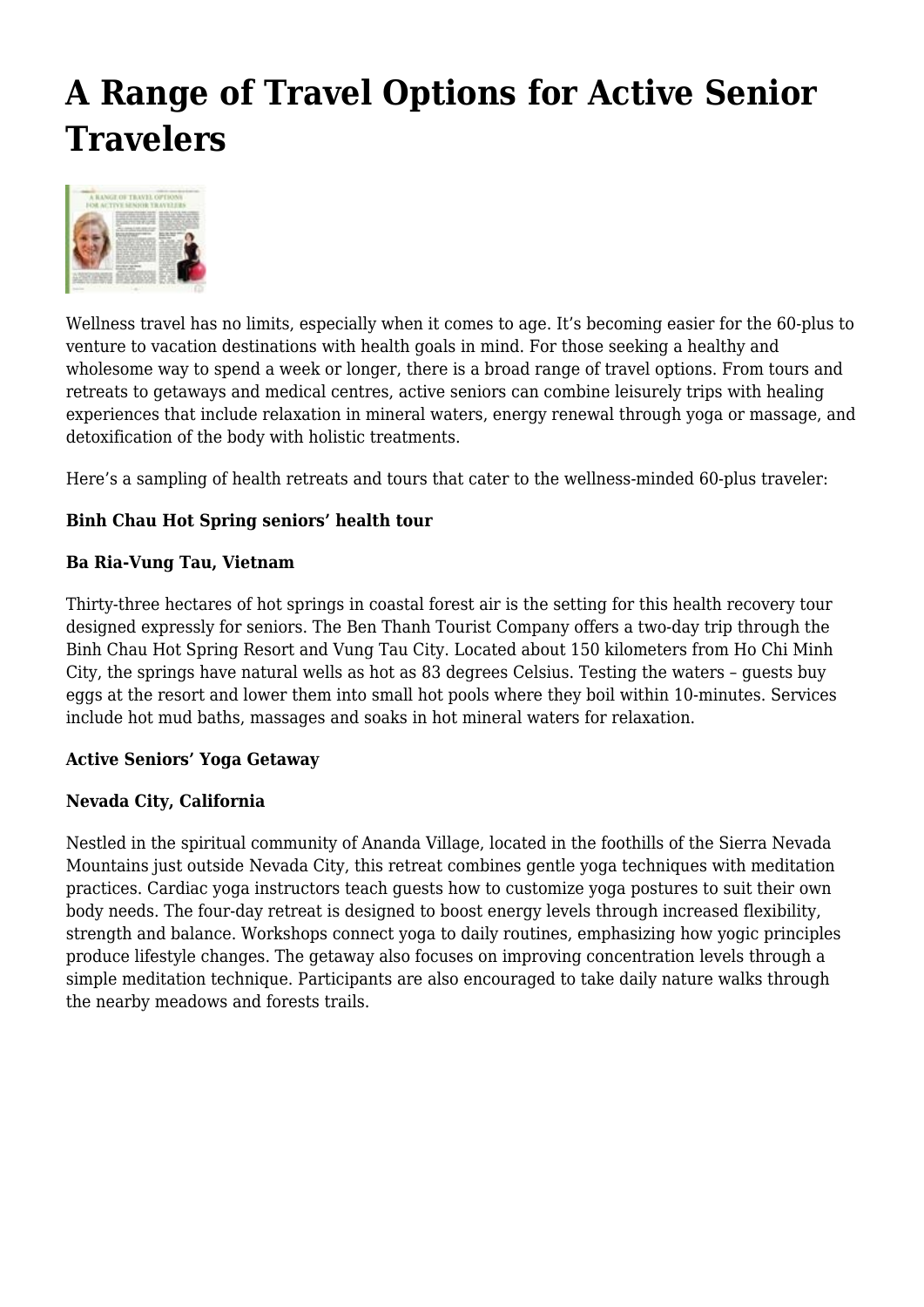

#### **Space Age Natural Health & Beauty Care Centre**

#### **Mumbai, India**

The SpaceAge Natural Health and Beauty Care Centre combines a vacation with a clinic offering holistic, herbal and natural treatments. This centre caters to medical tourists by offering a comprehensive preventive health checkup. Promising to address all chronic health issues, the clinic specializes in detoxification and rejuvenation of the body. Intracellular nutritional treatments focus on cardiac problems and other medical conditions such as diabetes, arthritis and body aches. The clinic also offers anti-aging medicine for all age groups and immunity-boosting programs. The Centre says it does not use drugs, chemicals or synthetic hormones in any of the treatments.

#### **Hills Health Ranch**

#### **Mile Ranch, British Columbia**

Surrounded by ranchland and wilderness in the B.C. interior, this spa-vacation resort combines outdoor adventures with spa treatments, nutritional counseling, daily fitness programs (such as yoga, Pilates and aerobic classes) and other health and wellness options. Guests can opt to receive guidance from professionals including kinesiologists, body therapists and lifestyle counsellors. The spa is working with the National Research Council to look at the health and healing powers of plants in the area. Hills Health Ranch produces its own Rosehip oil used in spa services like scrubs, facials and anti-ageing treatments. Because the plants grow wild in a pristine environment, the resort says the rosehips have higher than average levels of nutrients.